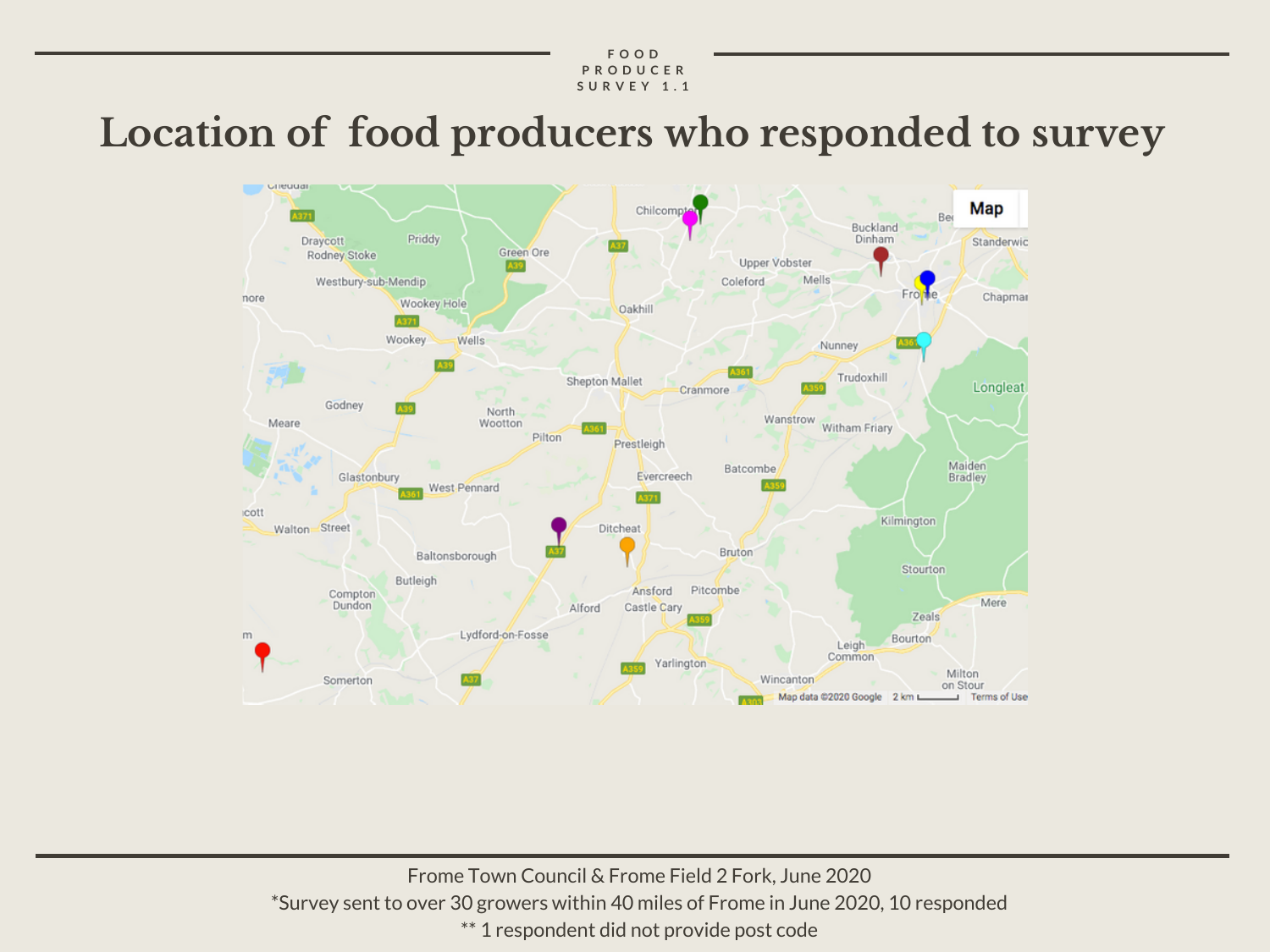

Frome Town Council & Frome Field 2 Fork, June 2020

\*Number in brackets = number of respondents

\*\* Survey sent to over 30 growers within 40 miles of Frome in June 2020, 10 responded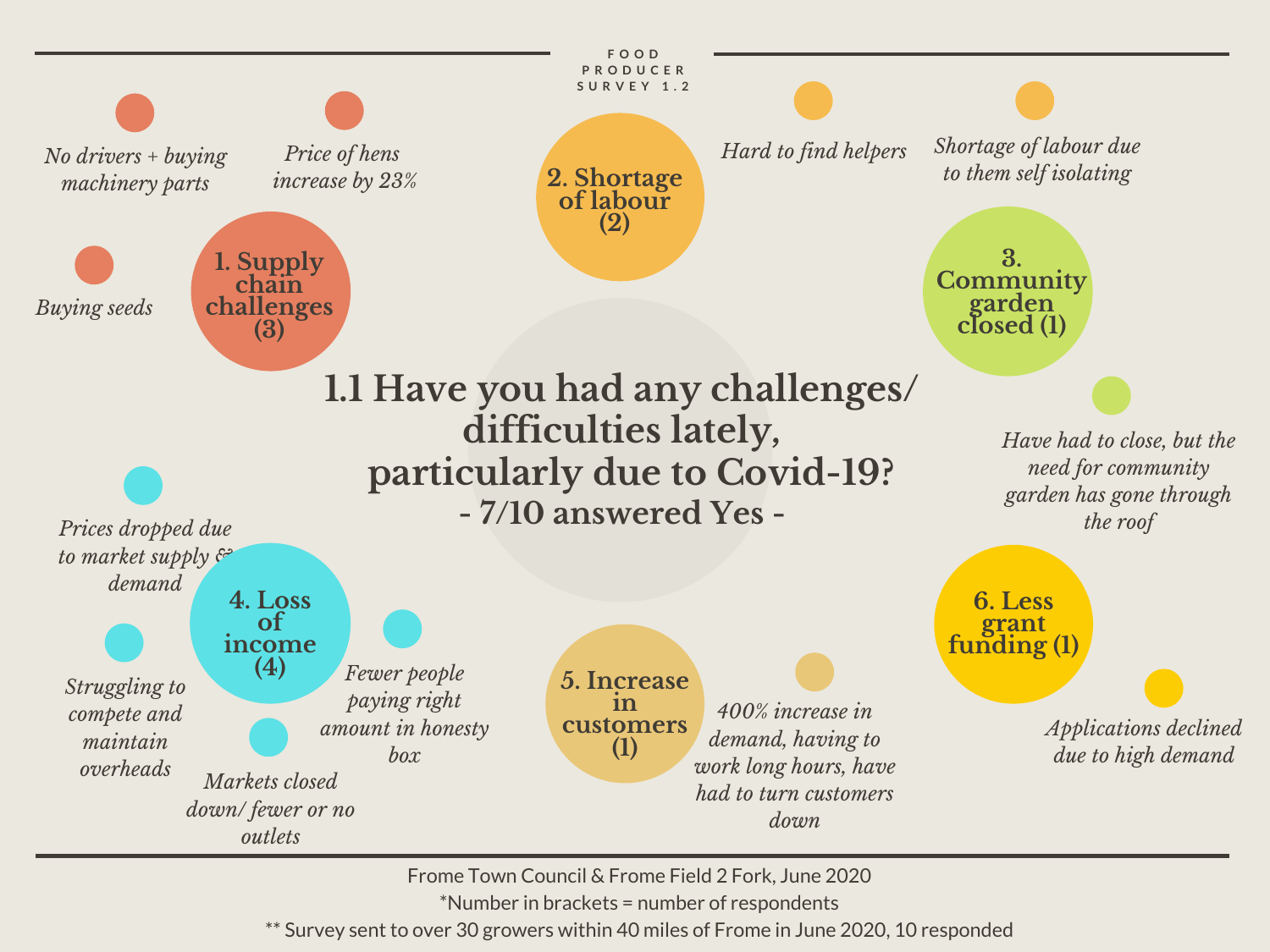# **1.2 Do you feel you will have any challenges or difficulties in the near future? (7/10 answered)**

 "Growing enough to supply demand, continuing with our struggling veg box website, which was fine with a smaller customer base, but requires a certain amount of manual admin, that has become quite hard to manage with the 400% increase in in demand we have experienced."

"Beef and arable sides of the business has to some extent levelled out, but remain unpredictable."

 "Replacing the hens is going to be a financial burden. Cost of market table at Somerset Farmers Market means we will have to cancel this; prior to Covid-19 we shared a table with another farmer, however now because of social distancing we cannot share. Market Manager of Frome approach me to sell eggs on a weekly basis in the weekly town market - however, again, the cost was too high as I have a low value product. Advertising our business and product is hard work! We cannot afford to pay for advertising and rely on social media.."

"High cost of labour compared to price of vegetables sold."

 "It will take time for markets to re-emerge after the restrictions have been limited and some won't make it, thus a smaller marketplace. Trade agreements following BREXIT may oversupply the market with food produced to standards illegal here on the UK."

"Yes, core funding to keep our project open."

 "A combination of food prices and planning laws make it difficult for small local market gardens to get the labour they ideally need. Low impact local growing still has a disappointingly small market share. If there's a major recession in the wake of the pandemic it's possible that we'll lose custom to cheaper volume commodity suppliers. Brexit is also potentially a challenge if new trade deals bring in cheaper volume commodity suppliers – and if they allow practices such as spraying with previously banned agri-chemicals or growing GM crops which might threaten our production methods directly. Climate change is a challenge for all the usual reasons. Already the warm, wet winters and dry summers we've been having are affecting our husbandry.

\* Survey sent to over 30 growers within 40 miles of Frome in June 2020, 910responded.

\*\* Quotes have been slightly shortened to fit on page.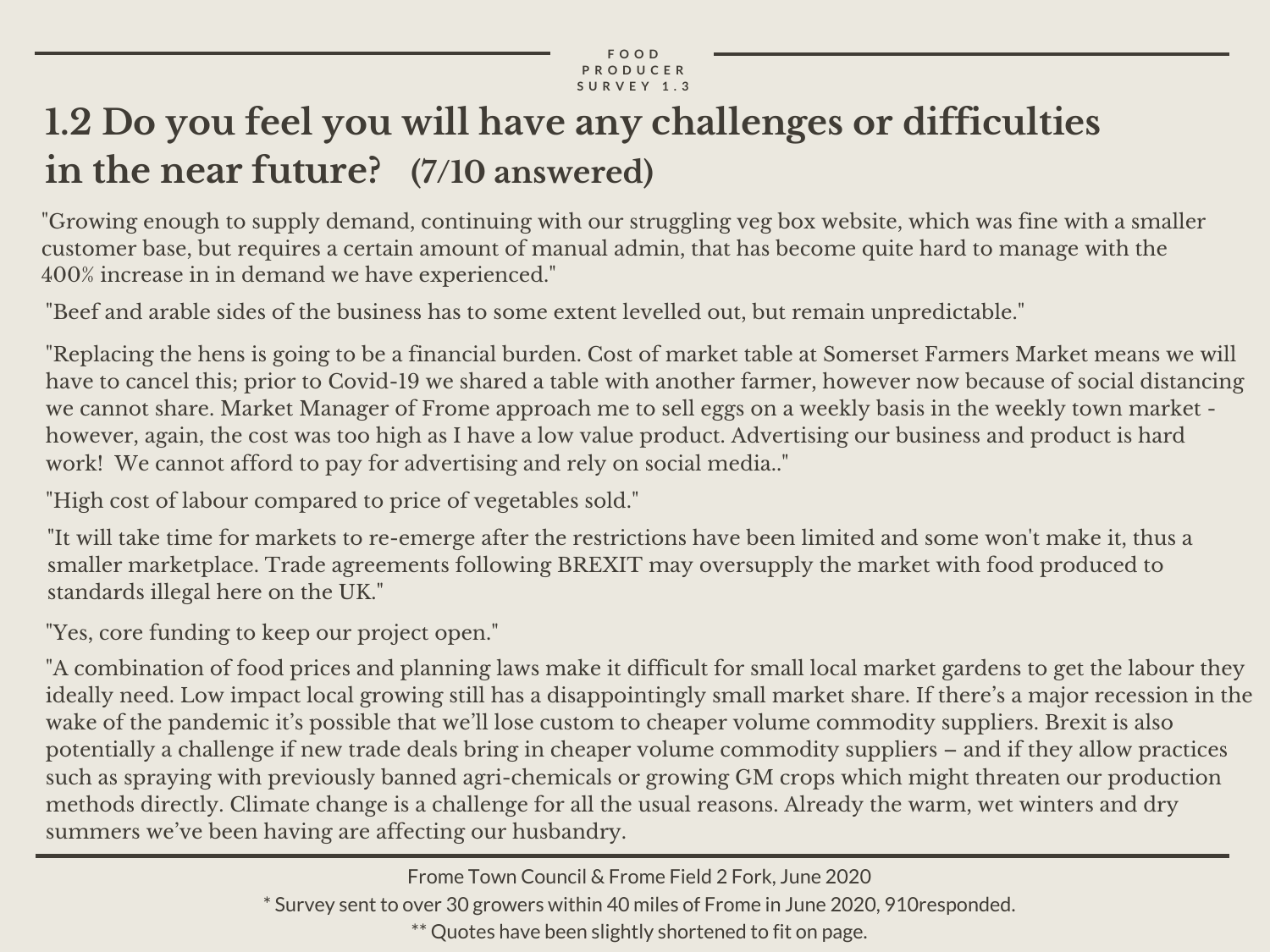**1.3 Do you have any suggestions as to how Frome Town Council & Frome Field 2 Fork could support you? (9/10 answered)**



Frome Town Council & Frome Field 2 Fork, June 2020 \* Survey sent to over 30 growers within 40 miles of Frome in June 2020, 10 responded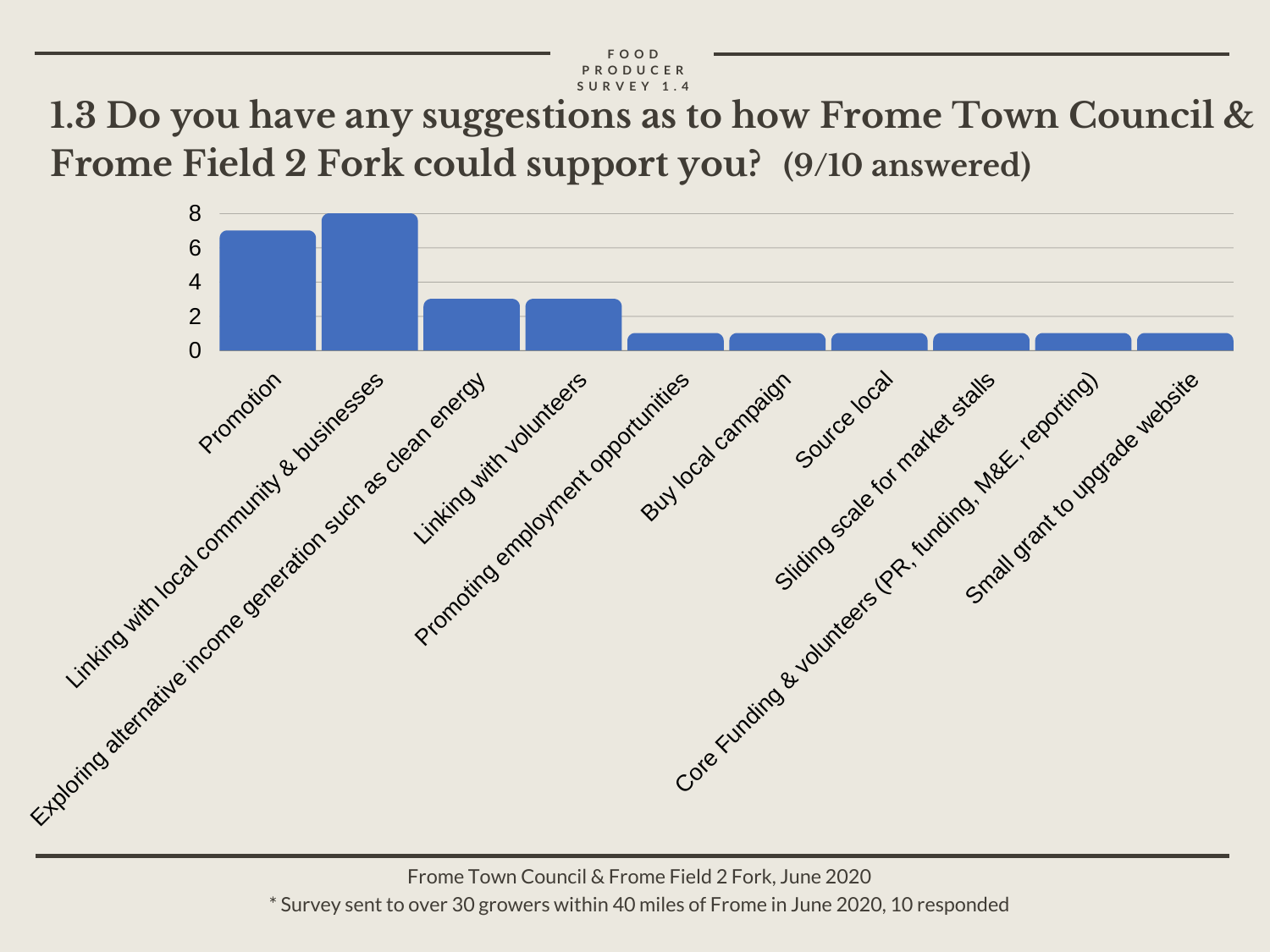## **1.4 Are you interested in other income generating activities such as renewable energy?**

 (Income from wind for example can be £10,000-15,000 per year for 0.5 acre of land, solar potentially offers similar returns.)



### **Any other info or comments**



Frome Town Council & Frome Field 2 Fork, June 2020

\* Survey sent to over 30 growers within 40 miles of Frome in June 2020, 10 responded

\*\* 2 commented that since they are not the landowner, they can't install any renewable energy such as wind turbine on land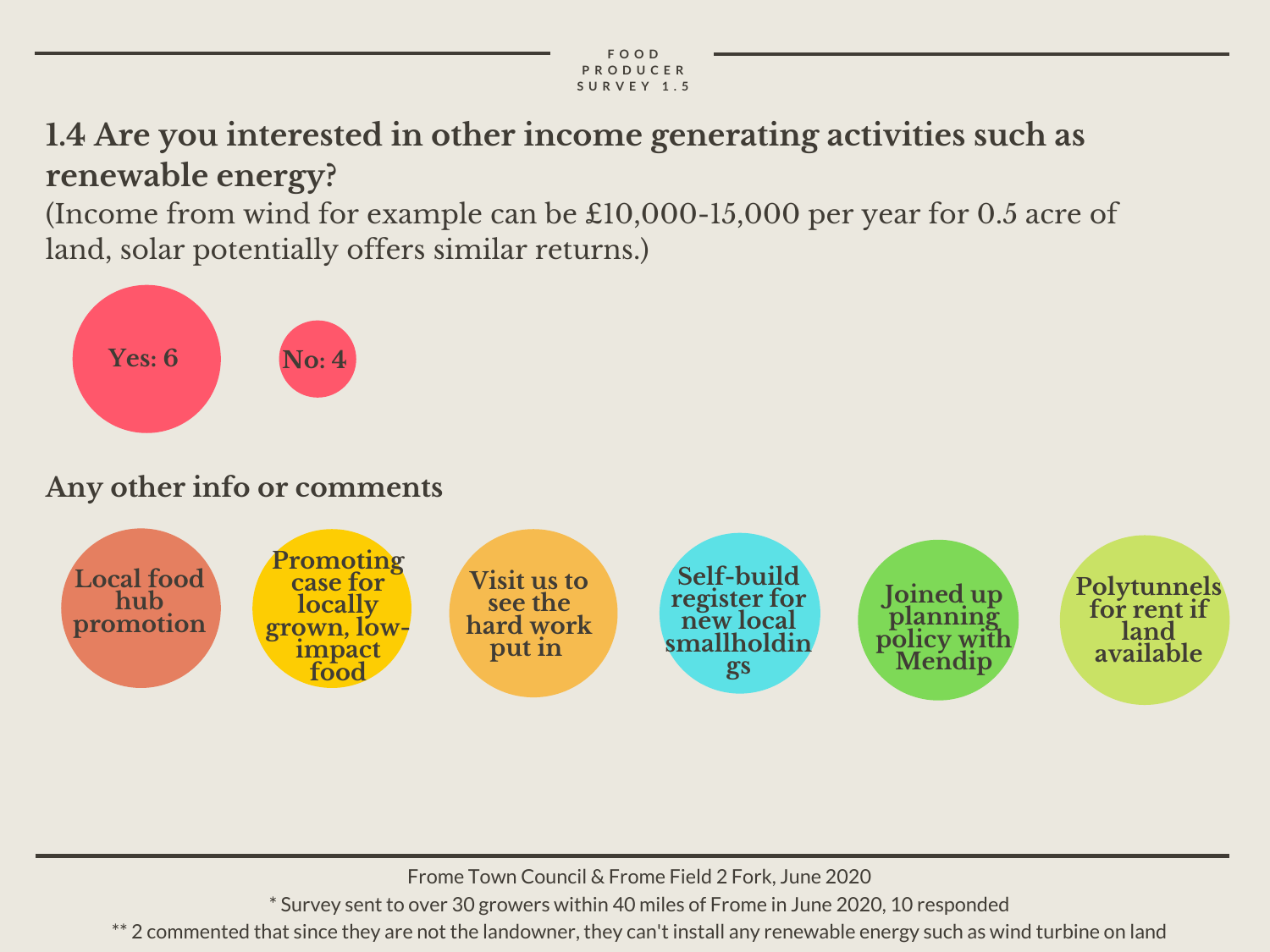### **continued.... Any other info or comments - full comments**

- I would be very interested in any work involving promotion of a local food hub.
- Please come and visit Frome Eggs to get a true measure of the hard work we have put in over the last four years.
- If there is any land available i have polytunnels and can make more so people can rent them and produce their own salads.
- Main income is writing and teaching. Selling vegetables earns little per hour. Hence the shortage of local food.
- FTC could maybe help us by publicising the case for the public to support locally-grown low impact food. Linking with Mendip District Council to develop some progressive and joined-up planning policy around local food production and agricultural dwellings could also be a great help in making it easier for operations like ours to get started. Another route might be to use the local self-build register as a means of creating new local smallholdings, with positive effects on local food sovereignty.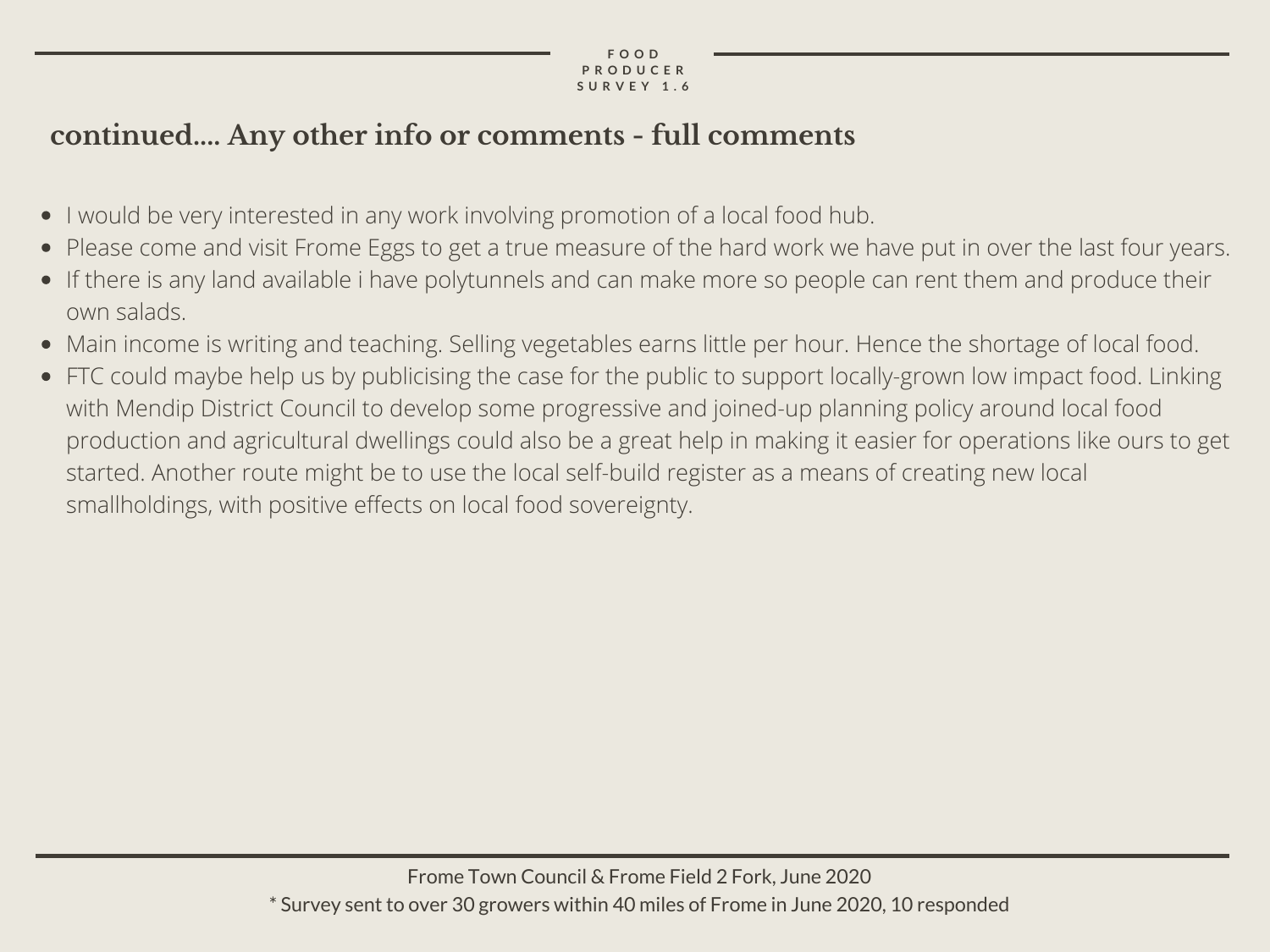## **1.5 Do you currently supply to businesses in or near Frome?**



**No: 6** Those who do not supply locally would be interested in doing so.

## **1.6 What are your reasons for choosing to supply locally?**

 **-** We prefer to reduce food miles, keep money within the local economy, supply our local communities, and help produce circular economies.

 - Lowering food miles, and therfore carbon footprint, also like seeing our produce eaten by people who can see it growing

 - We've always been committed politically to the local/sustainable food movement and have developed our business accordingly.

> Frome Town Council & Frome Field 2 Fork, June 2020 \* Survey sent to over 30 growers within 40 miles of Frome in June 2020, 10 responded